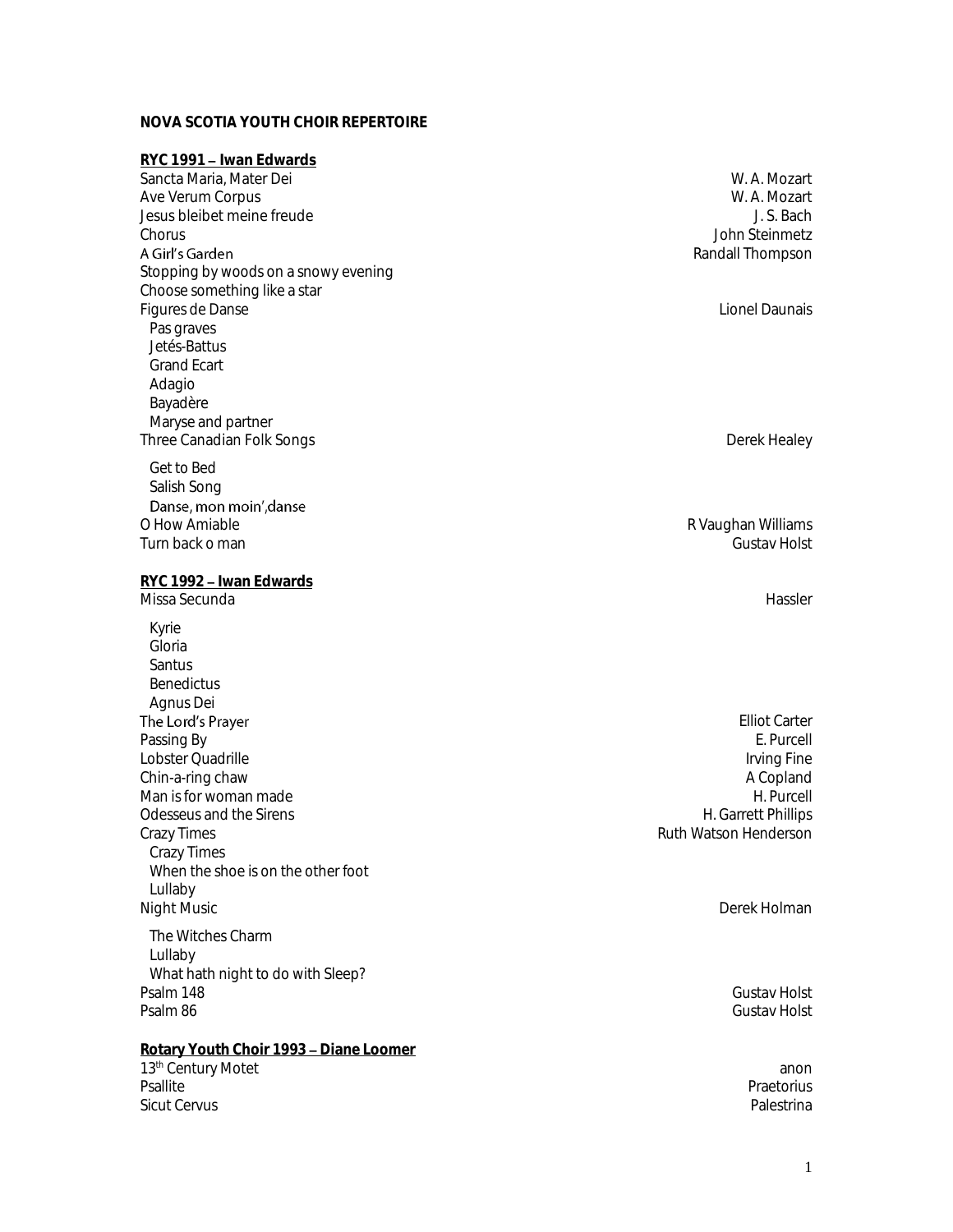La, La, La, Je ne l'ose dire Siyahamba arr. Doreen Rao An Alleluia Super Round W. Albright Of the Father's Love Begotten O Clap Your Hands Vaughan Williams The Lord is My Shepherd Allen Pote (Allen Pote Allen Pote Allen Pote Allen Pote Allen Pote Allen Pote Allen Pote Allen Pote Allen Pote Allen Pote Allen Pote Allen Pote Allen Pote Allen Pote Allen Pote Allen Pote Allen Pote Love Songs for Springtime The Despairing Lover<br>The Bailiff's Daughter The Seeds of Love Soldier Won't You Marry Me The Maypole<br>Lover's Arithmetic Blow, Blow Thou Winter Wind John Rutter Number of The State of The State of The John Rutter of The John Rutter Rhythm of Life arr. Richard Barnes 2 Spanish Motets anon E la Don, Don Rui, Riu Chiu Set Down Servant arrests are set to be a set of the set of the set of the set of the set of the set of the set of the set of the set of the set of the set of the set of the set of the set of the set of the set of the set o Blind Man arr. Diane Loomer Keep Your Lamps arr. André Thomas arr. André Thomas arr. André Thomas arr. André Thomas arr. André Thomas arr.<br>Vesi. Vasyy Lumen Alle Vesi, Vasyy Lumen Alle Harri Wessman The King Shall Rejoice G. F. Handel G. F. Handel G. F. Handel G. F. Handel G. F. Handel G. F. Handel G. F. Handel G. G. F. Handel G. G. F. Handel G. G. F. Handel G. G. F. Handel G. G. F. Handel G. G. F. Handel G. G. G. F. Song For Peace **Rotary Youth Choir 1994 - Bill Perrot** Jauchzet dem Herren (Psalm 100) Heinrich Schütz

Hear My Prayer, O Lord and the state of the state of the state of the Henry Pucell (Henry Pucell Ave Verum Corpus 1999)<br>Ave Verum Corpus 1999 Ave Verum Corpus and the control of the control of the control of the control of the control of the control of<br>Ave Verum Corpus and the control of the control of the control of the control of the control of the control of Ave Verum Corpus Ave Verum Corpus Imant Raminsh Beata Virgo David Griffiths (1999) and the Beata Virgo David Griffiths (1999) and David Griffiths (1999) and D<br>David Griffiths (1999) and David Griffiths (1999) and David Griffiths (1999) and David Griffiths (1999) and D Nearer My God to Thee Fight the Good Fight

Ave Maria Franz Biebl O Be Joyful in the Lord (2008) Development of the Salph Vaughan Williams (2008) Development of the Ralph Vaughan Williams<br>Cantique de Jean Racine Cantique de Jean Racine (1996) (1996) (1996) (1997) (1998) (1998) (1998) (1998) (1998) (1998) (1998) (1998) (1<br>Madrigal (1999) (1999) (1999) (1999) (1999) (1999) (1999) (1999) (1999) (1999) (1999) (1999) (1999) (1999) (1 Madrigal Gabriel Fauré de la commune de la commune de la commune de la commune de la commune de la commune de La Biche Paul Hindemith Puisque tout passe **Paul Hindemith Paul Hindemith** Shenandoah arr. James Erb Gamelan R. Murray Schafer<br>Cape Breton Lullaby R. Murray Schafer (1999)<br>Cape Breton Lullaby R. Murray Schafer (1999) Cape Breton Lullaby arr. Stuart Calvert When I wake in the Morning Song for the Mira arrest of the Mira arrest of the Mira arrest of the Mira arrest of the Mira arr. Stuart Calvert Here's to Song Steal Away arr. Joseph Jennings Ezekiel Saw de Wheel arr. William Dawson

**Rotary Youth Choir 1995 – Wayne Riddell**<br>Psalm 100 The Lamb John Tavener O For a Closer Walk with God C. V. Stanford

**Certon** arr. Paul Wohlgemuth

arr. Lydia Adams

Robert Anderson<br>Iohn Tavener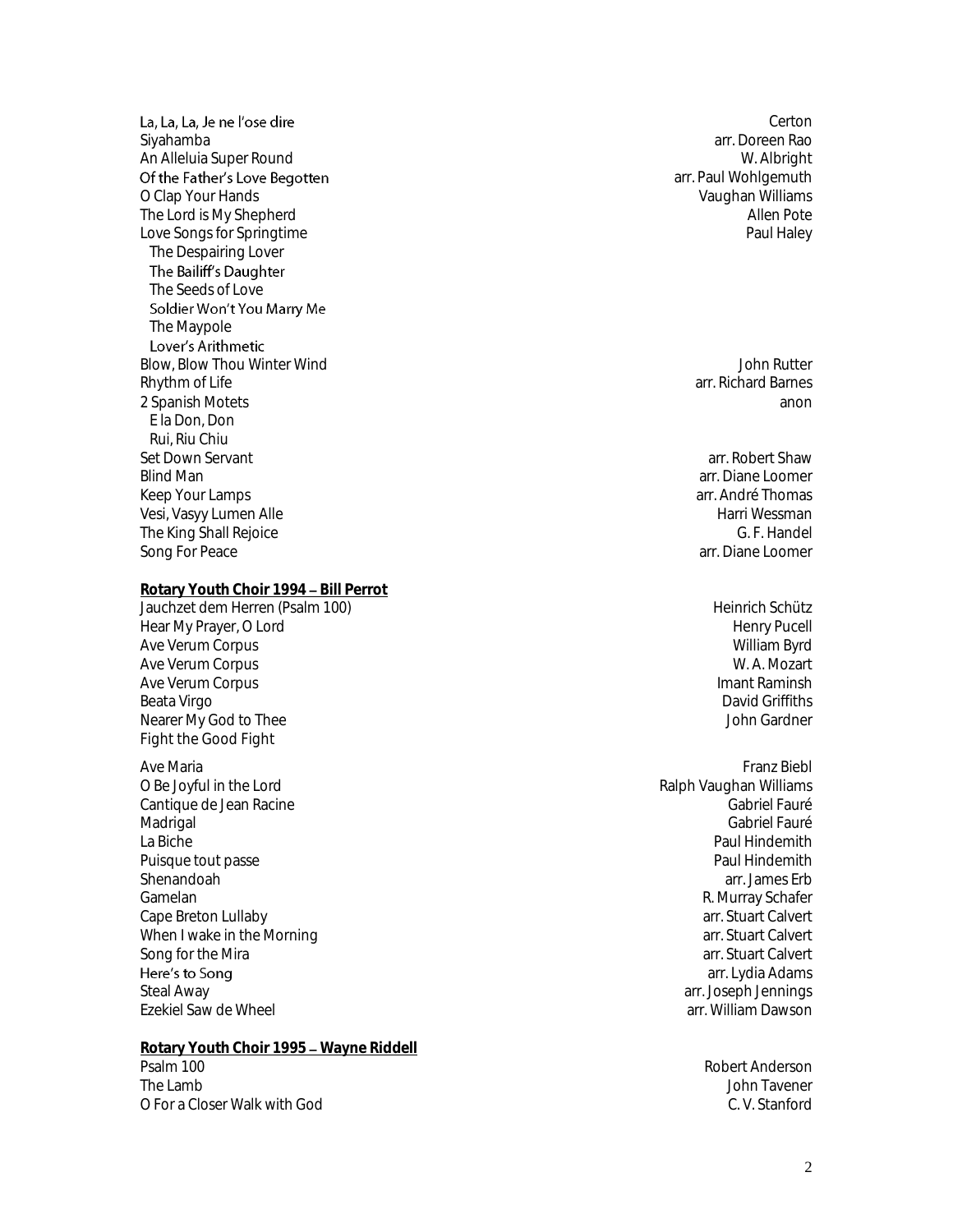O Pray for the Peace of Jerusalem **Richard Nicolson** Richard Nicolson Plenty Good Room arr. Kirby Shaw Magnificat John Rutter So ben mi ch'a bon tempo Il bianco a dolce cigno and a series and a series of the series of the series of the series of the series of the series of the series of the series of the series of the series of the series of the series of the series of t Bonjour mon coeur Pavane Thuinot Arbeau It was a Lover and his Lass O Mistress Mine **Derek Holman** Weep You No More, Sad Fountains Derek Holman Derek Holman Hye Nonny Nonny Noe Derek Holman<br>Come All You Bold Canadians and Derek Holman Come All You Bold Canadians are come arr. Ruth Watson Henderson Come All You Bold Canadians<br>The Maggie Hunter The Maggie Hunter arr. Ruth Watson Henderson<br>The Banks of the Don arr. Ruth Watson Henderson The Poor Little Girls of Ontario arr. Ruth Watson Henderson

**Rotary Youth Choir 1996 - Michael Gormley** 

Ascendit Deus Peter Phillips Ave Maria **Robert Parsons Ave Maria Robert Parsons Robert Parsons** Factum est silentium and the state of the state of the state of the state of the state of the state of the state of the state of the state of the state of the state of the state of the state of the state of the state of th Locus iste Anton Bruckner Os Justi Anton Bruckner<br>Ave Maria Anton Bruckner<br>Anton Bruckner O Tod wie bitter bist du  $\blacksquare$ Ubi Caritas Imant Raminsh Alleuya, a new work is come on hand Ständchen Einstein am der Schubert in der Schubert eine Einstein and der Schubert Einen Schubert eine Eine Schubert<br>Eine Nacht in der Schubert eine Einstein andere Einstein andere Einstein andere Eine Schubert Einen Schube I Gondolieri Gioacchino Rossini La Passeggiata Gioacchino Rossini There is Sweet Music Here Stephen Chatman (Stephen Chatman Song of the Laughing Green Woods) and Stephen Chatman Stephen Chatman (Stephen Chatman Stephen Chatman (Stephen Chatman Stephen Chatman ) Song of the Laughing Green Woods and Stephen Chatman Stephen Chatman Stephen Chatman Stephen Chatman Stephen Chatman<br>Stephen Chatman Stephen Chatman Music, When Soft Voices Die Stephen Chatman<br>
Piping Down the Valleys Wild Stephen Chatman Piping Down the Valleys Wild Éjszaka Györy Ligeti Reggel Györy Ligeti

**Rotary Youth Choir 1997 - Kaye Pottie** Trumpet Gloria (Guillaume Dufay ) and the control of the control of the control of the control of the control of the control of the control of the control of the control of the control of the control of the control of the Ubi Caritas de Maurice Duruflé de la composición de la contradición de la composición de Maurice Duruflé de la<br>Tulcs Petrus de Maurice Duruflé de la composición de la composición de la composición de Maurice Duruflé de l Prayer to Jesus Care and the Printemps of Care and the Care and the Care and the Care and Care and Care and Care and Care and Care and Care and Care and Care and Care and Care and Care and Care and Care and Care and Care a Revecy Venir le Printemps Weep o Mine Eyes John Bennet Ola! O che bon eccho! Regina Coeli Mozart Full Fathom Five **Full Fathom Five South Act of Contract Contract Contract Contract Contract Contract Contract Contract Contract Contract Contract Contract Contract Contract Contract Contract Contract Contract Contract Con** The Cloud-capp'd Towers<br>Over Hill, Over Dale Over Hill, Over Dale Ralph Vaughan Williams<br>O Vos Omnes Ralph Vaughan Williams (C) Vos Omnes In Remembrance Eleanor Daley<br>
Fair and Bright the Heavens Above **Eleanor Daley**<br>
Fair and Bright the Heavens Above Fair and Bright the Heavens Above

Orazio Vecchi arr. Ruth Watson Henderson

> Anton Bruckner Franz Schubert

Gregorian Chant Maurice Duruflé Eleanor Daley<br>Eleanor Daley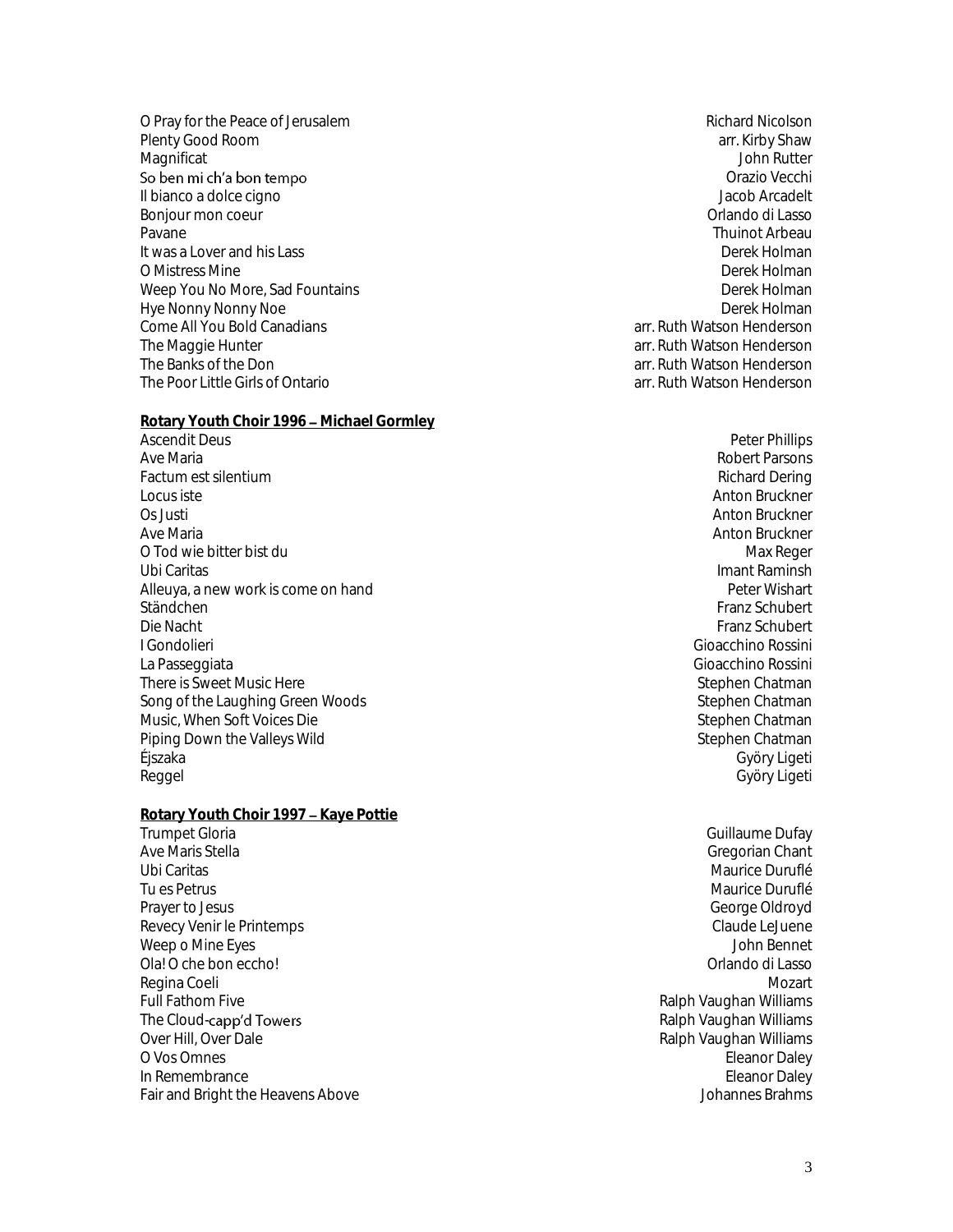- There is a Balm in Gilead
- **Rotary Youth Choir 1998 John Barron**

Hallelujah L. van Beethoven Lobet den Hern Great King of Gods **O Gibbons** O Gibbons **O Gibbons** Ave Regina P. Philips The Three Kings Healy Willan and the Three Kings Healy Willan and the Three Kings Healy Willan and the Three Kings Evening Song Zölton Kodaly Nashrida Song Zölton Kodaly Nashrida Song Zölton Kodaly Zölton Kodaly Ain'a that Good News Worthy to be Praised B. J. Smith Io son la Primavera November 2012 in the set of the set of the set of the set of the set of the set of the set of the set of the set of the set of the set of the set of the set of the set of the set of the set of the set o Rise Up My Love Healy Willan Of Love and High Times Soldier, will you marry me? The Maiden's Lament The Morning Dew High Times in our Ship Fair Phyllis I saw J. Farmer Kálló Dances Z. Kodaly Le temps de vivre arrivaire arrivaire de la comparactivité de la comparactivité de la comparactivité de la comm

**Rotary Youth Choir 1999 - Barbara Clark** 

Exultate Deo G. P. Palestrina Two Motets C. V. Stanford Beati quorum via Coelos ascendit hodie There Shall A Star Felix Mendelssohn O My Dear Heart **Eleanor Daley Act 1999** Control of the United States of the Eleanor Daley Eleanor Daley Silence Nancy Telfer Nancy Telfer Nancy Telfer Nancy Telfer Nancy Telfer Nancy Telfer Steal Away arr.Norman Luboff (Steal Away arr.Norman Luboff (Steal Away arr.Norman Luboff (Steal Away arr.Norman Luboff (Steal Away arr. Norman Luboff (Steal Away arr. Norman Luboff (Steal Away arr. Norman Luboff (Steal Awa Heaven André Thomas (1999), and the control of the control of the control of the control of the control of the control of the control of the control of the control of the control of the control of the control of the contro Witness arr. Jack Halloran Liebeslieder Walzer Rede, Mädchen Wenn so lind dein Auge mir Nein, es ist nicht auszukommen<br>Grand River Grand River arr. Gary Ewer arr. Gary Ewer arr. Gary Ewer arr. Gary Ewer arr. Gary Ewer arr. Gary Ewer arr. Gary Ewer<br>Miniwanka arr. Gary Ewen arr. Gary Ewen arr. Gary Ewen arr. Gary Ewen arr. Gary Ewen arr. Gary Ewen arr. Chants d'Auvergne Bailero La-bas dans le limousin<br>Music to Hear

Roses al Blooming and Secret and Secret and Secret and Secret and Secret and Secret and Secret and Secret and Secret and Secret and Secret and Secret and Secret and Secret and Secret and Secret and Secret and Secret and Se Brambles and Thorns Johannes Brahms Dearest Swallow, Tiny Swallow Johannes Brahms Salut Printemps Claude Debussy I dyed my Petticoat Red arr. Gary Ewer<br>Biddy Rooney arr. Gary Ewer Biddy Rooney arr. Gary Ewer<br>There is a Balm in Gilead and the state of the state of the state of the state of the state of the state of th<br>There is a Balm in Gilead and the state of the state of the state of the state of t I got a Key arr. Alice Parker/Robert Shaw arrefuged at Alice Parker/Robert Shaw arrefuged at the Sea and Celtic Mass for the Sea and Celtic Mass for the Sea and Celtic Mass for the Sea and Celtic Mass for the Sea and Celti Scott Macmillan/Jennyfer Brickenden We rise again arr. Lydia Adams and the second service and the service of the service of the service of the service of the service of the service of the service of the service of the service of the service of the service of

arr. W. Dawson

arr. Stephen Hatfield

R. Murray Schafer arr. Berthold Carrière

George Shearing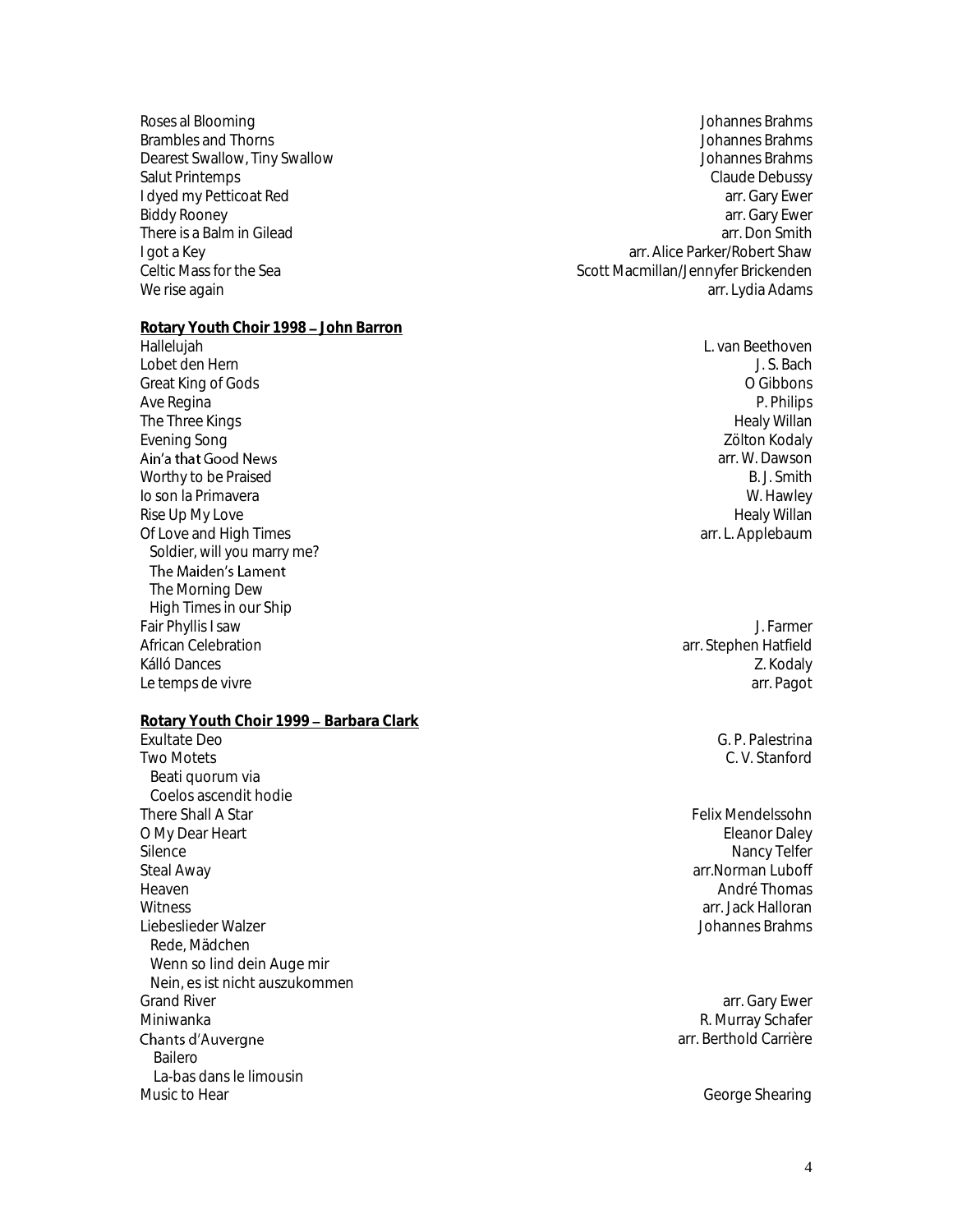Blow, Blow, Thou Winter Wind Sigh No More, Ladies, Sigh No More Freedom Trilogy **arrival arrival arrival arrival arrival arrival arrival arrival arrival arrival arrival arrival arrival arrival arrival arrival arrival arrival arrival arrival arrival arrival arrival arrival arrival arriv** 

**Nova Scotia Youth Choir 2000 Lydia Adams** Laus Deo J. Leavitt He Watching Over Israel *from Elijah* F. Mendelssohn Gloria *from B Minor Mass* J.S. Bach I Will Sing Unto the Lord<br>Kee Waydin Kee Waydin Hart and the South American Home and the South American Hart and H. Freedman 1838<br>The Love of the Sea The Love of the Sea D. Rhodenizer Taylor<br>Frobisher Baylor (Encyclopedia) and the Sea D. Rhodenizer Taylor (Encyclopedia) and the Sea D. Rhodenizer Taylor I'se the B'ye Keep Your Lamps arrangement of the state of the state of the state of the state of the state of the state of the state of the state of the state of the state of the state of the state of the state of the state of the state Ye Followers of the Lamb E. Ferguson Salmo 150 E. Aguiar Te Quiero A. Favero Mata Del Anima Sola Anima Sola A. Estevez A. Estevez A. Estevez A. Estevez A. Estevez A. Estevez A. Estevez A Rose Cheek'd Laura, Come Little Lamb J. Phillips The Blackbird arr. G. Ewer Sann an Ile **Traditional Accord Contract Contract Contract Contract Contract Contract Contract Contract Contract Contract Contract Contract Contract Contract Contract Contract Contract Contract Contract Contract Contract C** The Dark Island arr. L. Adams arr. L. Adams arr. L. Adams arr. L. Adams arr. L. Adams arr. L. Adams arr. L. Adams arr. G. Ewer Sid Mar Chaidh an Càl a Dholaidh arr. G. Ewer Celtic Blessing B. Peters<br>Me Rise Again B. Peters<br>We Rise Again B. Peters We Rise Again Here's To Song Voices of Pier 21 **J. Hennessey** 

#### **Nova Scotia Youth Choir 2001 - Brainerd Blyden Taylor**

Canciones por Las Americas Sid Robinovitch and Sid Robinovitch and Sid Robinovitch and Sid Robinovitch and Sid Robinovitch and Sid Robinovitch and Sid Robinovitch and Sid Robinovitch and Sid Robinovitch and Sid Robinovitch Les Chanson des Roses Morten Lauridsen (Chanson des Roses Morten Lauridsen des Antiques de Lauridsen des Antiqu En Une Seule Fleur Contre Qui, Rose De Ton Reve Trop Plein La Rose Complete Dirait-on Psalm 42 Felix Mendelssohn Ave Maria R. Nathaniel Dett O Holy Lord R. Nathaniel Dett Abide With Me Greg Jasperse **I Can Tell The World** The Battle Of Jericho Moses Hogan (November 2012)<br>The Cloths Of Heaven Moses Hogan (November 2012)<br>Adolphus Hailstork The Cloths Of Heaven Tonight Eternity Alone **Rene Clausen Rene Clausen Rene Clausen** Sing All Ye Joyful and the Sing All Ye Joyful and the Sing All Ye Joyful and the Sing All Ye Joyful and the Si<br>Nigra Sum ablo Casals Nigra Sum Pablo Casals Songs Of Farewell C. Hubert H. Parry My Soul There Is A Country Never Weather Beaten Sail<br>A Farewell A Farewell Eian Macmillan

arr. L. Beaupre arr. J. Govedas S. Chatman arr. L. Adams

Wayne Marshall<br>Moses Hogan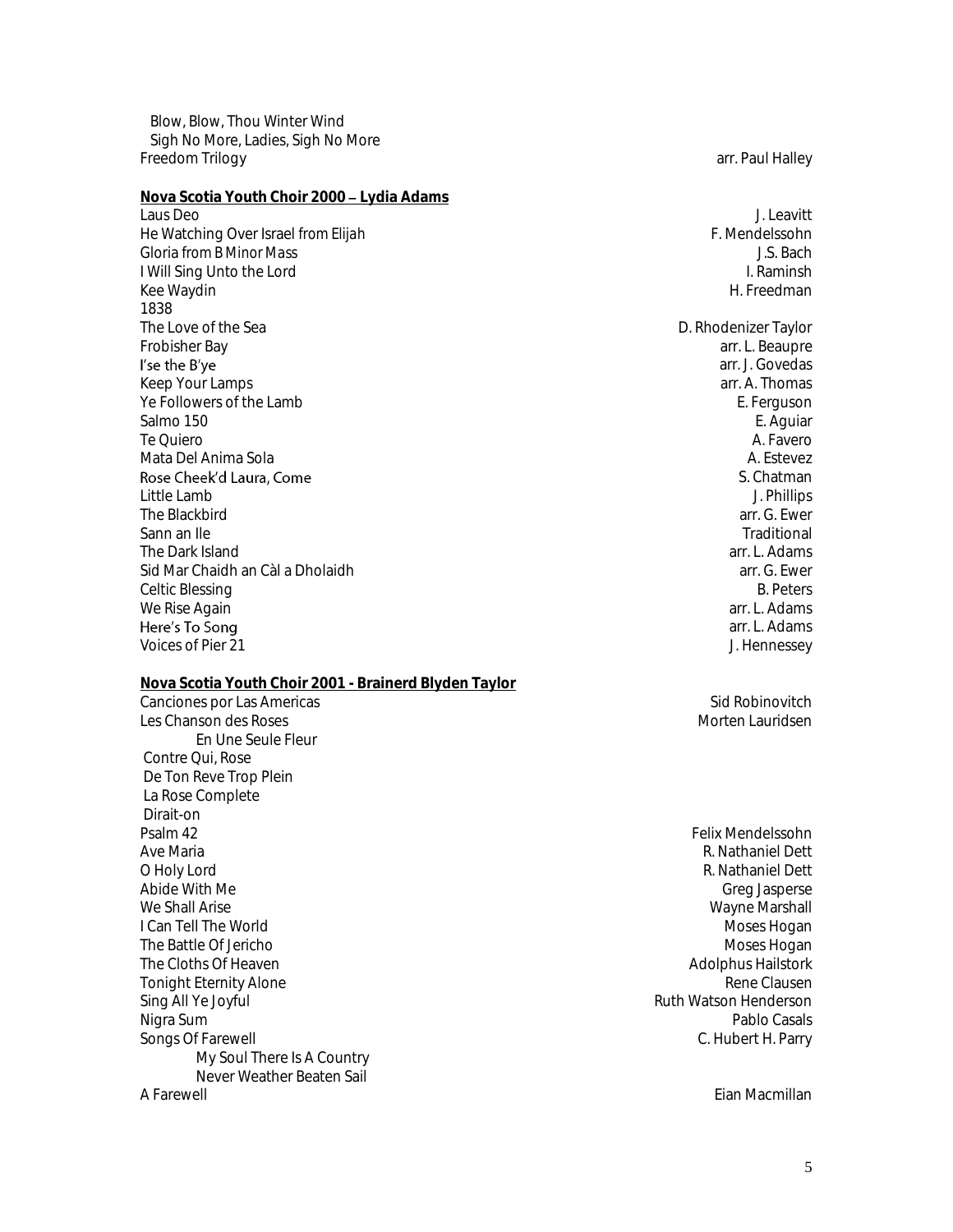The Toast Eian Macmillan and The Toast Eian Macmillan and The Toast Eian Macmillan Quick! We Have But A Second C. V. Stanford Live in Friendship Gary Ewer Controllers and the United States of Gary Ewer Gary Ewer Gary Ewer

**Nova Scotia Youth Choir 2002 - Victoria Meredith** The King Shall Rejoice G.F. Handel Shall Rejoice G.F. Handel G.F. Handel G.F. Handel G.F. Handel G.F. Handel S<br>A Hymn to the Virgin A Hymn to the Virgin<br>Ave Maris Stella sung by the men of the choir Gloria in Excelsis Deo **Eleanor Daley** Controllery and the Controllery of the Controllery Eleanor Daley and Adonai, Adonai (and Adonai Srul Irving Glick) and Adonai, Adonai Srul Irving Glick<br>
Adonai Srul Irving Glick<br>
Srul Irving Glick What I have Learned is This Zion's Walls Aaron Copland All My Trails arr. Norman Lubboff Go Where I Send Thee Caldwell Caldwell Caldwell Caldwell & Ivory Come, Ye Makers of Song Ruth Watson Henderson Ruth Watson Henderson sung by the women of the choir If Music Be the Food of Love Jean Belmont Cape Breton Lullaby **Cape Breton Lullaby** K. Leslie/arr. S. Calvert Dans Tous Les Cantons arr. Howard Cable Northern Sketches Same States Srul Irving Glick Srul Irving Glick Magnetic North Graeme Wearmouth<br>The Passionate Shepherd to His Love Controller and Controller and Critical China Brown (P.D.Q. Bach The Passionate Shepherd to His Love Mouth Music **D. Keane/J. Faulkner** Danny Boy arr. Joseph Flummerfelt How Can I Keep from Singing Lowry/arr. Hugh

**Nova Scotia Youth Choir 2003 – Ivars Taurins**<br>Chorus from Ode for St Cecilia's Day Hodie, Christus natus est Executive International School and Trancis Poulence International According of the M<br>Hodie of Magnum Mysterium of the Executive International According of the Morton Lauridsen O Magnum Mysterium Hear My Prayer Henry Purcell Cantique de Jean Racine Gabriel Fauré de Jean Racine Gabriel Fauré de La Gabriel Fauré de La Gabriel Fauré de Lobet den Herrn, alle Heiden J S Bach Magic Flute Overture (Nova Scotia Youth Orchestra) Nagic Flute Overture (Nova Scotia Youth Orchestra) Dieu! qu'il la fait bon regarder! Rise Up, My Love, My Fair One Healey Willan and My Love And My Love And My Love And My Love And My Love And My Des pas dans l'allee Calme des nuits Camille Saint-Saëns Wie lieblich sind deine Wohnungen<br>I was glad Germany Purcell O, Clap Your Hands **R. Vaughan Williams** R. Vaughan Williams

**Nova Scotia Youth Choir 2004 - Scott Leithead** 

Faire is the Heaven and South School (1999) and the Heaven and South America School (1999) and Milliam Harris<br>Five Hebrew Love Songs (1999) and South School (1999) and School (1999) and School (1999) and School (1999) an Five Hebrew Love Songs<br>Prairie Lullaby The Pasture **Randall Stroope Randall Stroope Randall Stroope** Son De La Loma arr. Jonathan Quick Sing a Mighty Song **Daniel Gawthrop** Watane Mark Sirett (1999) was a statement of the statement of the statement of the Mark Sirett (1990) was a statement of the statement of the statement of the statement of the statement of the statement of the statement of

arr. Diane Loomer

Norman Dello Joio

G. F. Handel Claude Debussy Camille Saint-Saëns Henry Purcell

**Come Sweet Death** J.S. Bach Stephen Chatman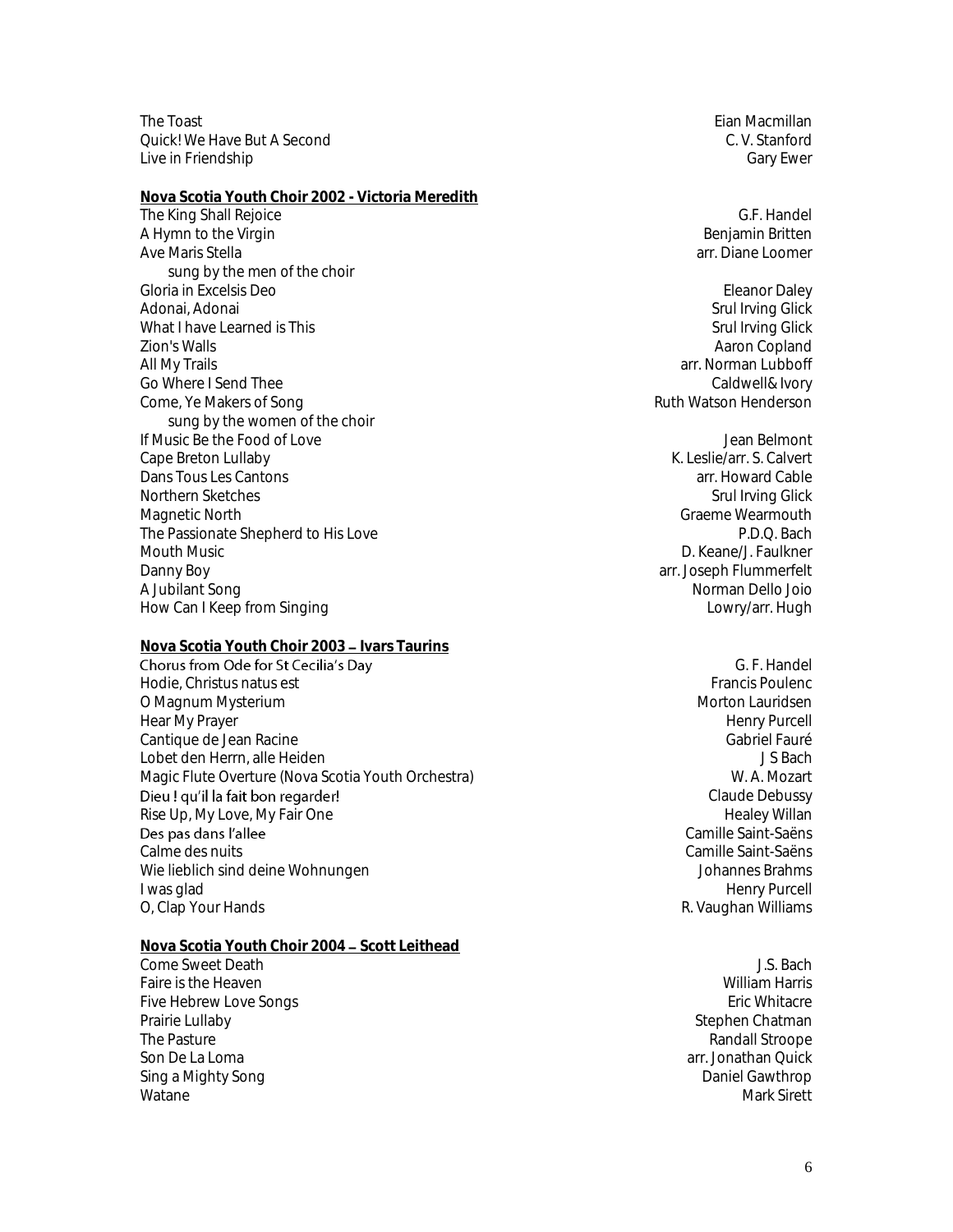Eternity Michael Bojeson Weep No More Dobbin's Flowery Vale **Nova Scotia Youth Choir 2005 – Jeff Joudrey**<br>Sicut Cervus Ave Verum Corpus North Corpus (North Corpus North Corpus North Corpus North Corpus North Corpus North Corpus North Corpus North Corpus North Corpus North Corpus North Corpus North Corpus North Corpus North Corpus North Cor My Heart Is Inditing and the control of the control of the control of the G. F. Handel G. F. Handel (G. F. Handel of the control of the control of the control of the control of the control of the control of the control of O Magnum Mysterium Prayer of St. Francis Imant Raminsh Brier Germany and the settlement of the settlement of the settlement of the settlement of the settlement of the settlement of the settlement of the settlement of the settlement of the settlement of the settlement of the se Thou Art God **Eleanor Daley Contract Contract Contract Contract Contract Contract Contract Contract Contract Contract Contract Contract Contract Contract Contract Contract Contract Contract Contract Contract Contract Con** Magnificat **Magnificat** Ruth Watson Henderson **Magnificat** Ruth Watson Henderson O Mistress Mine ~ A Garland of Elizabethan Poetry Nils Lindberg Nils Lindberg Go, Lovely Rose Not, Celia, that I juster am Shall I Compare... If Music Be The Food Of Love David Dickau David Dickau David Dickau David Dickau

The Water Is Wide (Ireland)<br>Bright Morning Star (United States) The Storm Is Passing Over

**Nova Scotia Youth Choir 2006 - Julia Davids** 

As I Went Down in the Valley to Pray American Traditional arr. Michael Petterson Nobody Knows the Trouble I've Seen Live with me and be my love It was a lover and his lass Fie on Sinful Fantasy Hey, ho, the wind and the rain<br>The Bluebird A Boy and a Girl Gamelan **R. Murray Schafer** R. Murray Schafer Remember Stephen Chatman Chatman Stephen Chatman Stephen Chatman Stephen Chatman The Awakening Joseph Martin Figures de danse

Hamba Nati Zulu Song arr. Scott Leithead Ganda Cameme **Nama Traditional Song arr. Scott Leithead** Cameme Nama Traditional Song arr. Scott Leithead Kpanlongo arr. Derek Bermel arr. Derek Bermel arr. Derek Bermel arr. Derek Bermel arr. Derek Bermel arr. Derek Bermel arr. Derek Bermel arr. Derek Bermel arr. Derek Bermel arr. Derek Bermel arr. Derek Bermel arr. Derek Ber Tjak! Stephen Hatfield arr. Matti Kallio Go Down Moses **Adolphus Hailstork Communisty Communisty Communisty Communisty Communisty Communisty Communisty Communisty Communisty Communisty Communisty Communisty Communisty Communisty Communisty Communisty Communisty** 

Giovanni Pierluigi da Palestrina<br>William Byrd

Te Quiero (Argentina) Alberto Favero/arr. Liliana Cangiano Jing-ga-lye-ya (Canada) Bruce Sled Bright Morning Star (United States) Appalchian folksong, arr. Fred Squatrito<br>**On Suuri sun rantas' autius (Finland)** anno 2008, arr. Matti Hyökki arr. Matti Hyökki Steal Away<br>The Storm Is Passing Over the storm of the Storm Is Passing Over the Storm of the Storm Is Passing Over the St

Magnificat in D Johann Pachelbel The Heavens are Telling Franz Joseph Haydn Christ Whose Glory Fills the Skies Keith Bissell and the Skies Keith Bissell and the Skies Keith Bissell and the Skies Keith Bissell Sing Me to Heaven **Daniel Gawthrop** Control of the Sing Me to Heaven Daniel Gawthrop Control of the Sing Me to Heaven Daniel Gawthrop Cantique de Jean Racine Gabriel Fauré de Jean Racine Gabriel Fauré de La Gabriel Fauré de La Gabriel Fauré de Ubi Caritas Eleanor Dale Rowland Pack Salmo 150 Ernani Aguiar Henry Purcell arr. Gunnar Eriksson Songs and Sonnets from Shakespeare George Shearing George Shearing

Charles V. Stanford<br>Eric Whitacre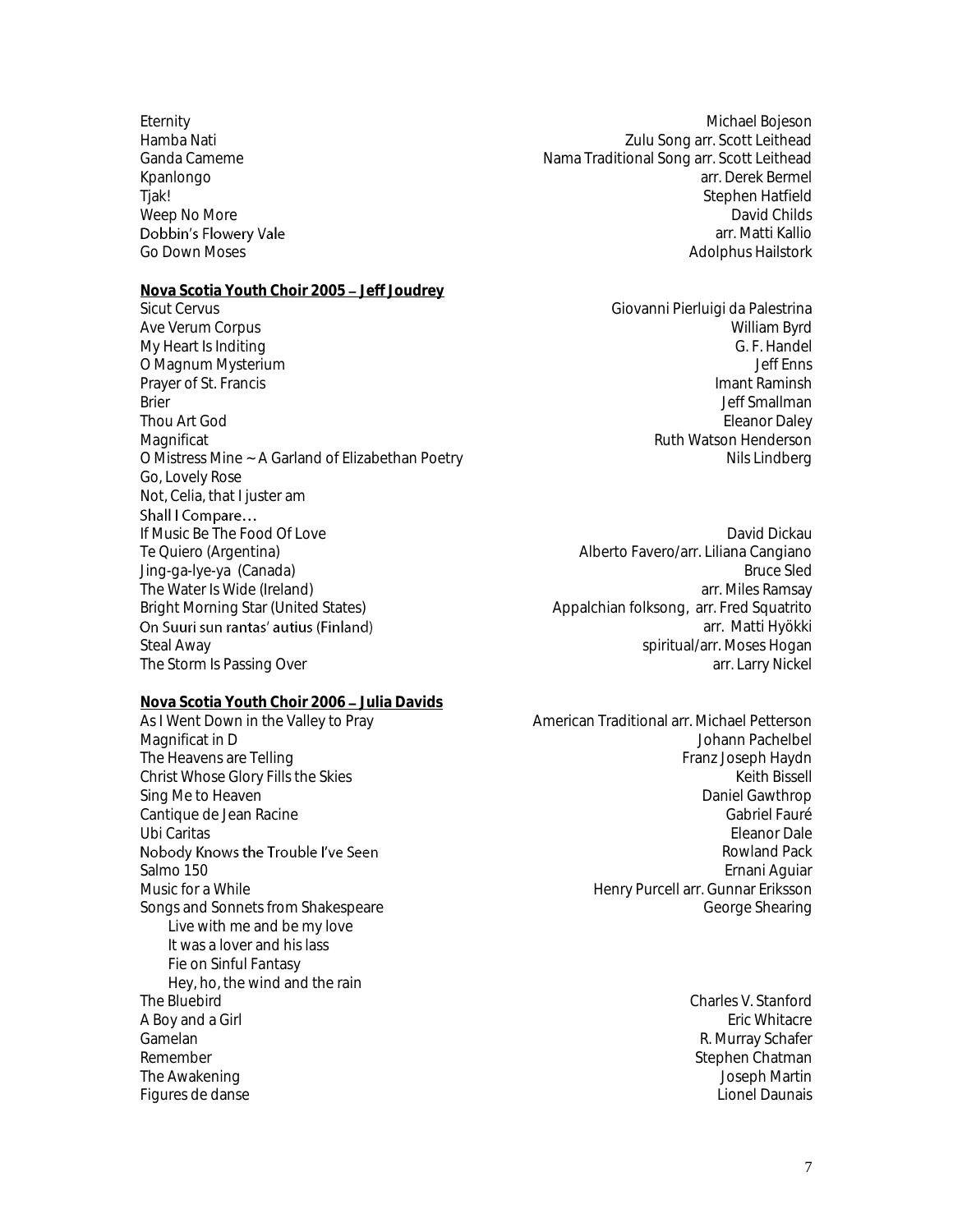Pas Grave Jeté Battus Grand Ecart Adagio Bayadère Maryse and partner<br>Drunken Sailor

# **Nova Scotia Youth Choir 2007 - Douglas Dunsmore**<br>Drunken Sailor

Drunken Sailor Nation (Sea Chantey arr. Robert Sund National Sea Chantey arr. Robert Sund Sea Chantey arr. Robert Sund National Sea Chantey arr. Willi Zwozdesky Kyrie and Gloria from the Missa Brevis entity and Gloria from the Missa Brevis entity and the Missa Brevis entity and the Dove of the Palestrina entity and the Dove of the Dove of the Dove of the Dove of the Dove of the Do I Beheld her Beautiful as the Dove *Selections from Messiah* All We Like Sheep Since By man came Death Surely He Hath Borne our Grief G.F.Handel The Lord's Prayer from African Sanctus Kyrie/Call to Prayer<br>Lida Rose/ Will I Ever Tell You Barbershop Nor'Easter Minke Whale Farewell Nancy Fishing Sleep Eric Whitacre Salseo Oscar Galian Ride On King Jesus Moses Hogan<br>Fare Thee Well Love Muses Muses Hogan Moses Hogan Moses Hogan Muses Hogan Muses Hogan

**Nova Scotia Youth Choir 2008 - Fran Farrell** 

Drunken Sailor Sea Chantey arr. Robert Sund Connie Kaldor arr. Willi Zwozdesky

Connie Kaldor arr. Willi Zwozdesky

- Psalmo 150 arr. Maria Guinand and Solid Library and Solid Library and Solid Library and Solid Library and Solid Library and Solid Library and Solid Library and Solid Library and Solid Library and Solid Library and Solid Li Sixty Seventh Psalm Charles Ives David Fanshawe<br>David Fanshawe arr. Meridith Wilson Medley from The Music Man Due East **Stephen Chatman** Chatman Chatman Chatman Chatman Stephen Chatman Stephen Chatman Stephen Chatman Stephen Chatman Stephen Chatman Stephen Chatman Stephen Chatman Stephen Chatman Stephen Chatman Stephen Chatman Ste
	- arr. James Mullholland

Gabi Gabi/ Thula Sani/Song Traditional Heilig Mendelssohn in der Stadt andere andere andere andere andere andere andere andere andere andere andere a Erschallet, Ihr Lieder Bach and The Bach and The Bach and The Bach and The Bach and The Bach and The Bach and The Bach and The Bach and The Bach and The Bach and The Bach and The Bach and The Bach and The Bach and The Bach

Keith Hampton

# Magnificat Donkin and Donkin and Donkin and Donkin and Donkin and Donkin and Donkin and Donkin and Donkin and

The Babe of Bethlehem Los Reyes Magos Ramirez I Believe in the Sun<br>True Light O How Beautiful This Jasperse Finely Woven Earth Kasar Mie La Gaji Grau Lay A Garland Noche de Lluvia Rabinovitch Voice Dance I Jasperse Boyo Balu Dale Warland Mouth Music Faulkner Proverbs II and III and III and III and III and III and III and III and III and III and III and III and III and III and III and III and III and III and III and III and III and III and III and III and III and III and III an Worthy to Be Praised Byron and the Byron and the Byron and the Byron Byron Byron Byron Byron Byron Byron Byron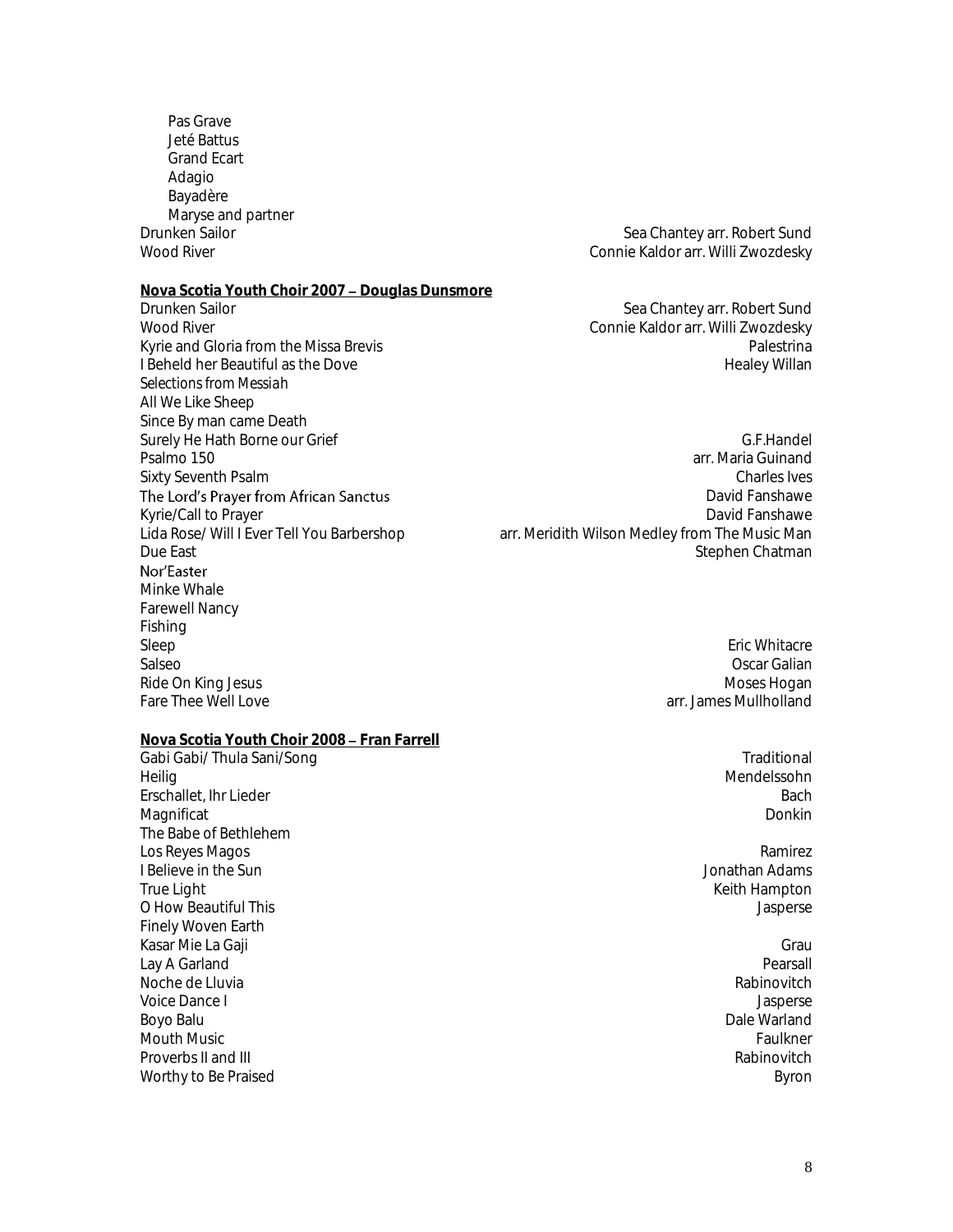**Nova Scotia Youth Choir 2009 - Iwan Edwards** 

Hear my prayer and the state of the state of the state of the state of the Mendelssohn Mendelssohn and the state of the state of the state of the state of the state of the state of the state of the state of the state of th Jesu, Dulcis Memoria de Victoria Christ whose glory fills the skies<br>In Flanders fields Keith Bissell<br>In Flanders fields In Flanders fields The Blind Man arr. Diane Loomer and Man arr. Diane Loomer and Man arr. Diane Loomer arr. Diane Loomer arr. Diane Loomer arr. Diane Loomer arr. Diane Loomer arr. Diane Loomer arr. Diane Loomer arr. Robert Shaw Set Down Servant Every Time I Feel the Spirit Norman Luboff Norman Luboff Norman Luboff Norman Luboff Norman Luboff Norman Luboff Sing All Ye Joyful **Ruth Watson Henderson** Ruth Watson Henderson The Stars are with the Voyageur and the Stars are with the Voyageur and the Stars are with the Voyageur and the<br>The Song my Paddle Sings and the Song methods in the Song my Paddle Sings and the Song methods of the Song met The Song my Paddle Sings Nootka Paddle Song arr. Imant Raminsh Chorus John Steinmetz Un Canadien Frrant arr. Howard Cable and The Cable arr. Howard Cable arr. Howard Cable Weep you no more, sad fountains Derek Holman Derek Holman Danse, mon moine, danse! Derek Healey Three American Lyrics John Rutter Fiddler Man Soldier Boy The terrible Tale of Tom Gilligan

Benjamin Britten

### Nova Scotia Youth Choir 2010 – Program chosen by Diane Loomer, conducted by Debbi Cairns

Pentatonic Alleluia Ross Whitney Sing Unto God (from Judas Maccabbeus) G. F. Handel (1998) G. F. Handel (1998) G. F. Handel (1998) G. F. Handel<br>Ave Verum Corpus Ave Verum Corpus and Stephanie Martin (1990) and Stephanie Martin (1990) and Stephanie Martin (1990) and Stephanie Martin (1990) and Stephanie Martin (1990) and Stephanie Martin (1990) and Stephanie Martin (1990) and Steph Choose something Like a Star المستخدم المستخدم المستخدم المستخدم المستخدم المستخدم المستخدم المستخدم المستخدم ا<br>Cloudburst Fric Whitacre Cloudburst Eric Whitacre Down to the River to Pray **manuscript from Diane Loomer**<br>Kaki Lambe arr. Brian Tate Kaki Lambe arr. Brian Tate arr. Brian Tate arr. Brian Tate arr. Brian Tate arr. Brian Tate arr. Brian Tate arr Exultate Justi Ludovico da Viadana Jing-ga-lye-ah Loch Lomond arr. Jonathan Quick Nobody **Knows the Trouble I've Seen** and the set of the set of the set of the set of the set of the set of the set of the set of the set of the set of the set of the set of the set of the set of the set of the set of the s Witness Jack Halloran<br>Four Strong Winds The Strong Winds of the Strong Strong Strong Strong Strong Strong Strong Strong Strong Stron Four Strong Winds Both Sides Now Joni Mitchell/ Ken Cormier Hallelujah Leonard Cohen arr Les Nerling - men only In the Evening Income of the Evening Susan Crowe/Stephen Smith<br>Watchin Apples Grow The Susan Crowe/Stephen Smith Income Susan Crowe/Stephen Smith Watchin Apples Grow We Rise Again North Stephen Smith (North Stephen Smith Stephen Smith Stephen Smith Stephen Smith Stephen Smith<br>Stephen Smith (North Stephen Smith Stephen Smith Stephen Smith Stephen Smith Stephen Smith Stephen Smith Step<br>N Winner of the Composition Competition

Caldor/Zwosdesky

# <u>Nova Scotia Youth Choir 2011 – Conducted by Michael Zaugg</u><br>**Karin's Brudmar**sch

My Love Walks in Velvet and the control of the control of the control of Gwenyth Walker<br>The Prophet Gwenyth Walker (Gwenyth Walker of the Control of the Control of Torbjørn Dyrud The Prophet Torbjørn Dyrud<br>Te Quiero (The Quiero de Canadano de Canadano de Canadano de Canadano de Canadano de Canadano de Canadano de C Sveta *World Premiere* Michal Novotny Liebeslieder Walzes *(10 selections)* Johannes Brahms Sukiyaki Nakamura arr. Sund Cans't Thou Love Me?

sch andere andere andere andere andere andere andere andere andere andere andere andere andere andere andere a Alberto Favero arr. Cangiano Stuart McIntosh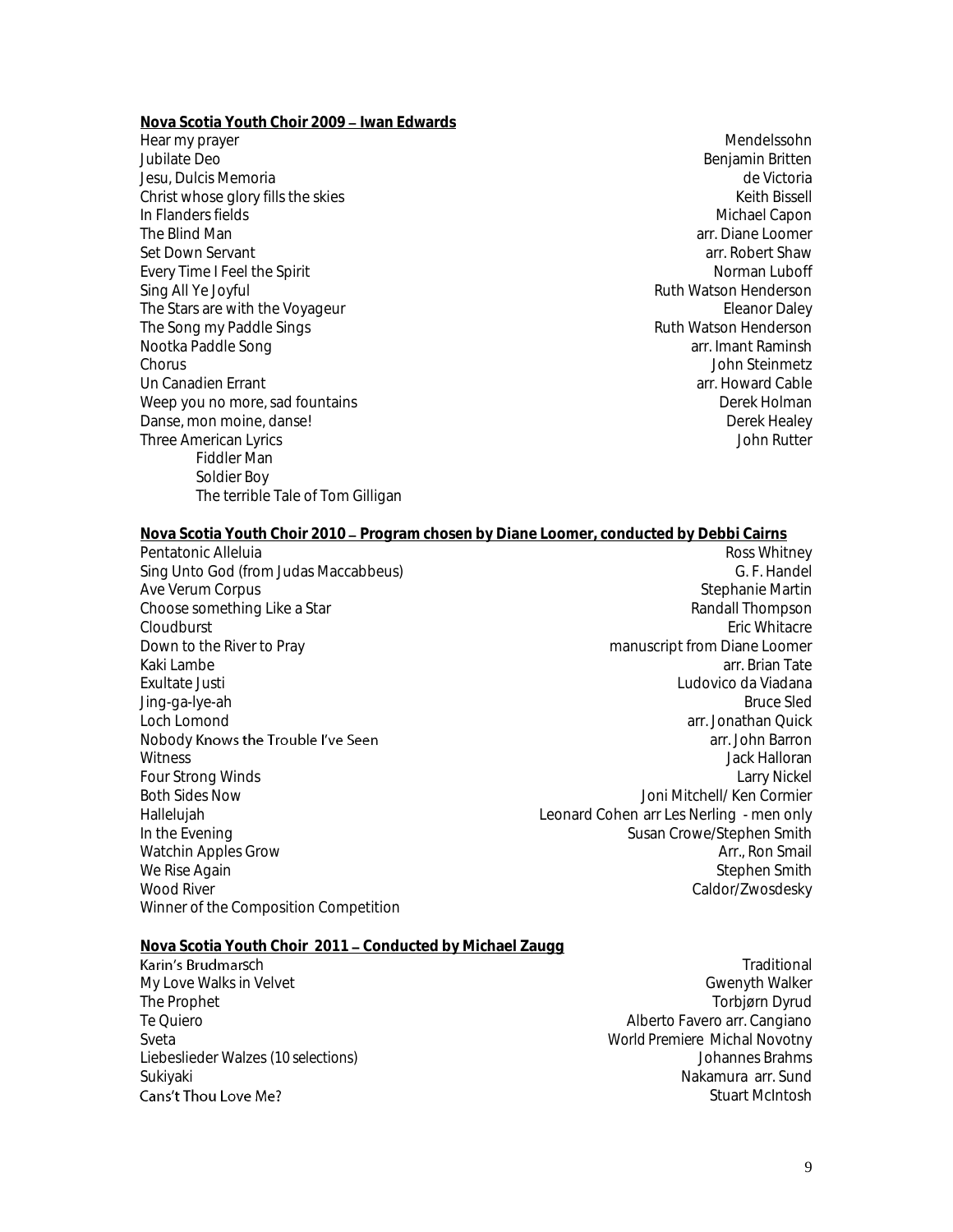With a Lily in Your Hand<br>Karin's Brudmarsch

Love Lost Paul Sjolund And So It Goes **Billy Joel arr. Kirby Shaw** Farewell Nancy, from *Due East* Stephen Chatman **Stephen Chatman** Stephen Chatman Love Deliver Me *World Premiere* Stephen Hatfield **Traditional** 

**Nova Scotia Youth Choir 2012 - Conducted by Elroy Friesen** Excerpts from Llibre Vermell **Anon. 14th Century** Anon. 14th Century Agnus Dei (from Mass for 4 voices) William Byrd Rise Up My Love Healey Willan Gloria Tim Corlis I Am the Great Sun<br>Bogoroditse devo Bogoroditse devo Avuksihuutopsalmi from Vigila Einojuhani Rautavaara Sure On This Shining Night Morten Lauridsen Morten Lauridsen Kulning Traditional Swedish Communications of the Communication of the Traditional Swedish Motion **Motion** Ragnar Rasmussen Epitaph for Moonlight **R. Australian Community** R. Murray Schafer Nu hverfur sol Thorkell Sigurbjörnsson Eatnemen vuelie<br>
Longing mathem by the NSCF National Composition Competition<br>
Matthew Emery Longing *winner of the NSCF National Composition Competition* Sarah Jonathan Quick<br>I ike a Singing Bird Like a Singing Bird Gøta Peder Karlsson

### **Nova Scotia Youth Choir 2013 Elise Bradley** Frohlocket, ihr Völker auf Erden (p.79)<br>Verleih uns Frieden (m. 1999) Mendelssohn Mendelssohn Mendelssohn Mendelssohn Verleih uns Frieden Gloria in Excelsis Deo Eleanor Daley Alleluia from Gloria Patri Sisask O Magnum Mysterium **Childs** Childs **Childs** Childs **Childs** Childs **Childs** Childs **Childs** Childs **Childs** Childs **Childs** Childs **Childs Childs Childs Childs Childs Childs Childs Childs Childs Childs** Hymn to the Virgin Britten Britten Britten Britten Britten Britten Britten Britten Britten Britten Britten Britten Britten Britten Britten Britten Britten Britten Britten Britten Britten Britten Britten Britten Britten Bri Libera Mei Bardos (Bardos de Santos de Santos de Santos de Santos de Santos de Santos de Santos de Santos de S Minoi, minoi Christopher Marshall Cantate Gloria **Bullard** Bullard **Bullard** Bullard **Bullard** Bullard **Bullard** Bullard **Bullard** A Sound Came from Heaven **Douglas Mews** A Sound Came from Heaven Suite de Lorca (last myt) Einojuhani Rautavaara I'm a Train Love Walked In Gershwins, arr Steve Zegree Animal Crackers

**Traditional Gospel** 

Hammond/Haelwood, arr. Peter Knight We Rise Again arrangement of the state of the state of the state of the state of the state of the state of the state of the state of the state of the state of the state of the state of the state of the state of the state o

Les Djinns Gabriel Fauré de la commune de la commune de la commune de la commune de la commune de la commune d Bogoróditse Djévo Sergei Rachmaninoff (Sergei Rachmaninoff Sergei Rachmaninoff Sergei Rachmaninoff Sergei Rachmaninoff Sergei Rachmaninoff (Sergei Rachmaninoff Sergei Rachmaninoff Sergei Rachmaninoff Sergei Rachmaninoff Se

### **Nova Scotia Youth Choir 2014 Jakub Martinec** Even when He is silent Kim André Arnesen

Trois Chansons de Charles d'Orleans Charles et anno 2008 ann an t-ann an t-ann an Claude Debussy Dieu! qui'il la fait bon regarder Quant j'ai ouy le tabourin Yver, vous n'este qu'un villain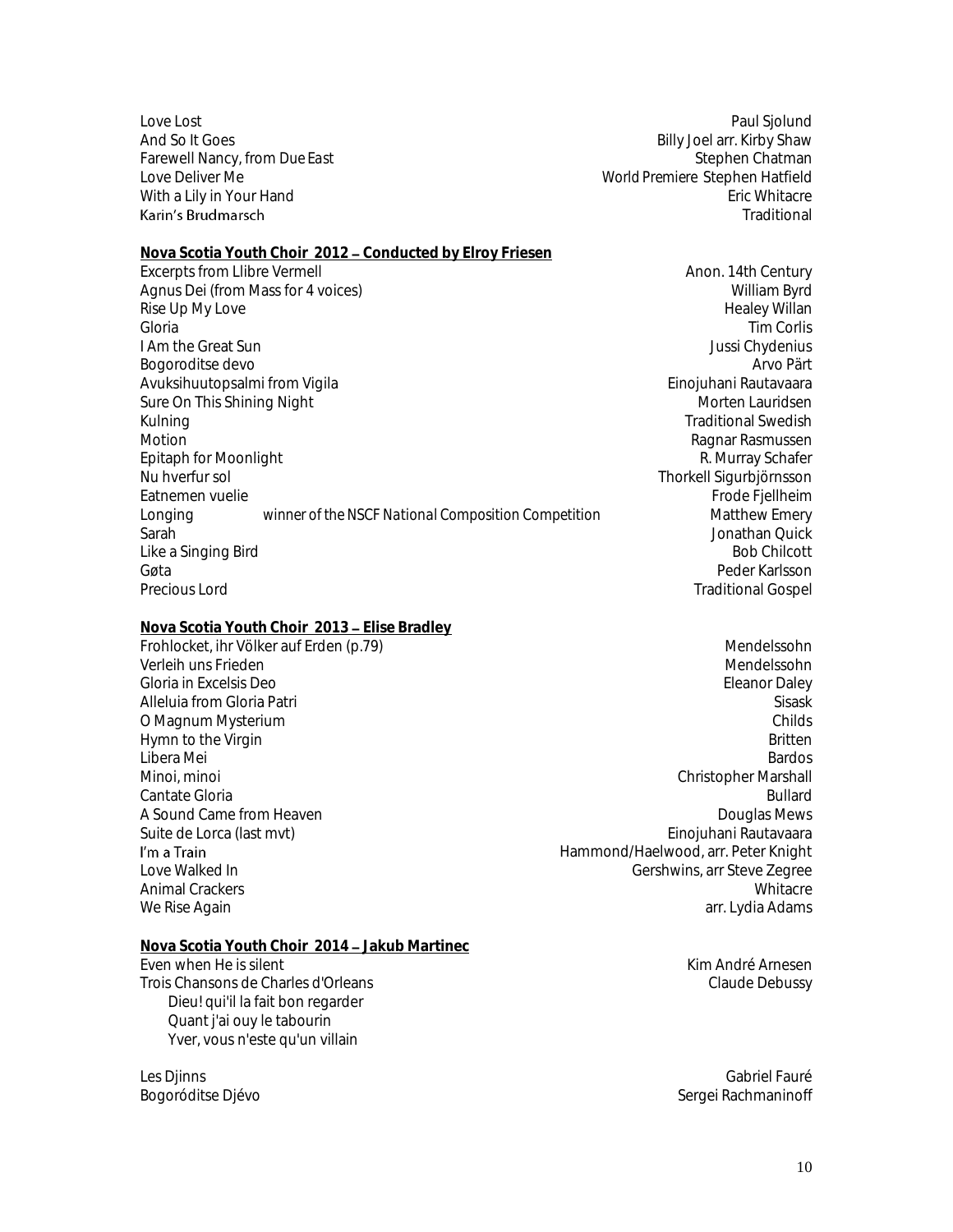Bogoróditse Djévo Arvo Pärt and Santa Constantinople and Arvo Pärt and Arvo Pärt and Arvo Pärt and Arvo Pärt and Arvo Pärt Liebeslieder Waltzer (selections) Johannes Brahms Esti Dal Zoltán Kodály Cantate Domino Vytautas Miskinis Six Moravian Duets (selections) Goin´ Home Proč bychom se netěšili (Let us rejoice, let´s be merry)

**Nova Scotia Youth Choir 2015 - Kellie Walsh** Niska Banja Nick Page Santa Terminal Series at the Series of the Series and Series and Series and Series and S Kalinda Sydney Guillaume Charles and Sydney Guillaume Charles and Sydney Guillaume Charles and Sydney Guillaume The Ground Communication of the Ground Communication of the Ground Communication of the Ground Communication of the Ground Communication of the Ground Communication of the Ground Communication of the Ground Communication o Hodie Christus Natus Est and the Second Second Second Second Second Second Second Second Second Second Second S<br>Tres Cantos Nativos Tres Cantos Nativos and the Secret Area and the Secret Area and the Marcos Leite<br>Un-Wishing Well and Marcos Leite Chydenius, Jussi Un-Wishing Well Say Something **Say Something** Pentatonix **Contract Contract Contract Contract Contract Contract Contract Contract Contract Contract Contract Contract Contract Contract Contract Contract Contract Contract Contract Contract** Bring Me a Little Water Silvie Moira Smiley School and The Moira Smiley Moira Smiley Only In Sleep Esenvals Ceremony of Carols – This Little Babe and the state of the Benjamin Britten and the Parting Glass (Women) and the Vailin' Jennies The Parting Glass (Women)<br>Barret's Privateers (Men)

**Nova Scotia Youth Choir 2016 - John Trotter** O Schone Nacht (opus 92, no 1) Johannes Brahms Nachtens (Op. 112, No. 2) Der Gang zum Liebchen (Op 31 no. 3)<br>Margoton va t'a l'au Ah! Mon beau laboureur

Madrigal Gabriel Fauré de la commune de la commune de la commune de la commune de la commune de la commune de Gala del Dia (#1 from Indianas) carlos Guastavino Tonada y Cueca arr. Rubén Urbiztondo Una de Dos (#6 from Indianas) Carlos Guastavino The Beagle and the Beluga and the Eagle's Fine Times The Coolin (Conducted by Ross Thompson) Samuel Barber Samuel Barber Samuel Barber You Have Ravished My Heart Schatman<br>The Evening Primrose (Conducted by Krista Vincent) National Schatman Schatman Schatman The Evening Primrose (Conducted by Krista Vincent) Songs and Sonnets from Shakespeare George Shearing George Shearing #1 (S&S) Live with me and be my love #2 (S&S) When daffodils begin to peer #3 (S&S) It was a lover and his lass #5 (S&S) Who is Silvia #6 (S&S) Fie on sinful fantasy

#7 Hey ho, the wind and the rain The Nova Scotia Song (Farewell to Nova Scotia) The Nova Scotianus Constanting Traditional

- **Nova Scotia Youth Choir 2017 Rachel Rensink-Hoff**
- Mojuba arr. Brian Tate Erschallet, ihr Lieder J.S. Bach Linden Lea Vaughan Williams Quartetto Pastorale Gioacchino Rossini A la Claire fountaine arr. Stephen Smith (All and School arr. Stephen Smith arr. Stephen Smith arr. Stephen Smith<br>Super Flumina Babylonis Super Flumina Babylonis Palestrina The Sounding Sea

Antonín Dvořák arr. Joel Blahnik Bedřich Smetana

Arr. Sean Carroll for Newman Sound

Francis Poulenc

Scott Macmillan